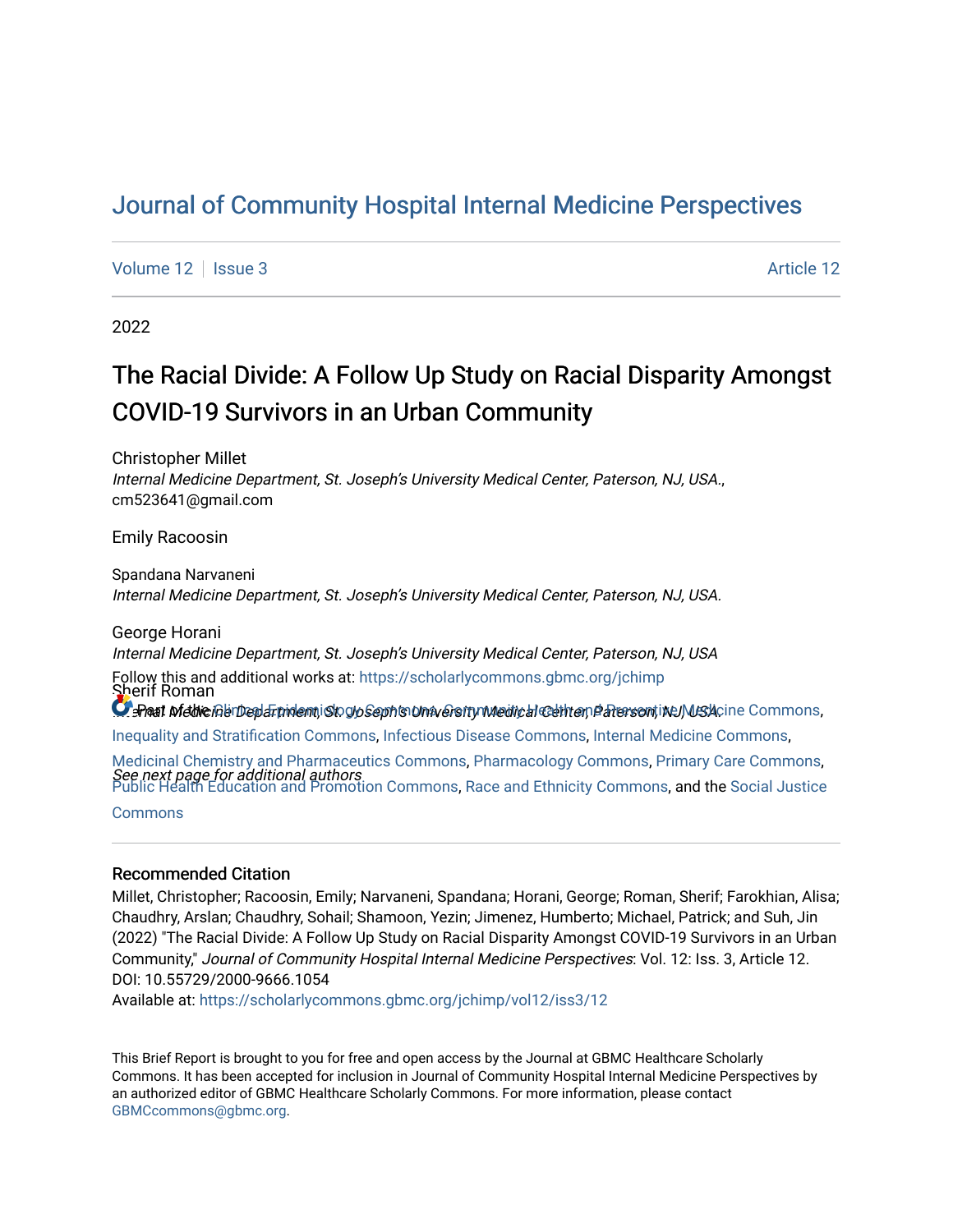# The Racial Divide: A Follow Up Study on Racial Disparity Amongst COVID-19 Survivors in an Urban Community

# Cover Page Footnote

Christina Kmiecik, Bheenish Faheem, Hamdallah Ashkar, Polina Aron, Fady Shafeek, Robert Lahita, Elizabeth Zambrano and Cora Millet.

## Authors

Christopher Millet, Emily Racoosin, Spandana Narvaneni, George Horani, Sherif Roman, Alisa Farokhian, Arslan Chaudhry, Sohail Chaudhry, Yezin Shamoon, Humberto Jimenez, Patrick Michael, and Jin Suh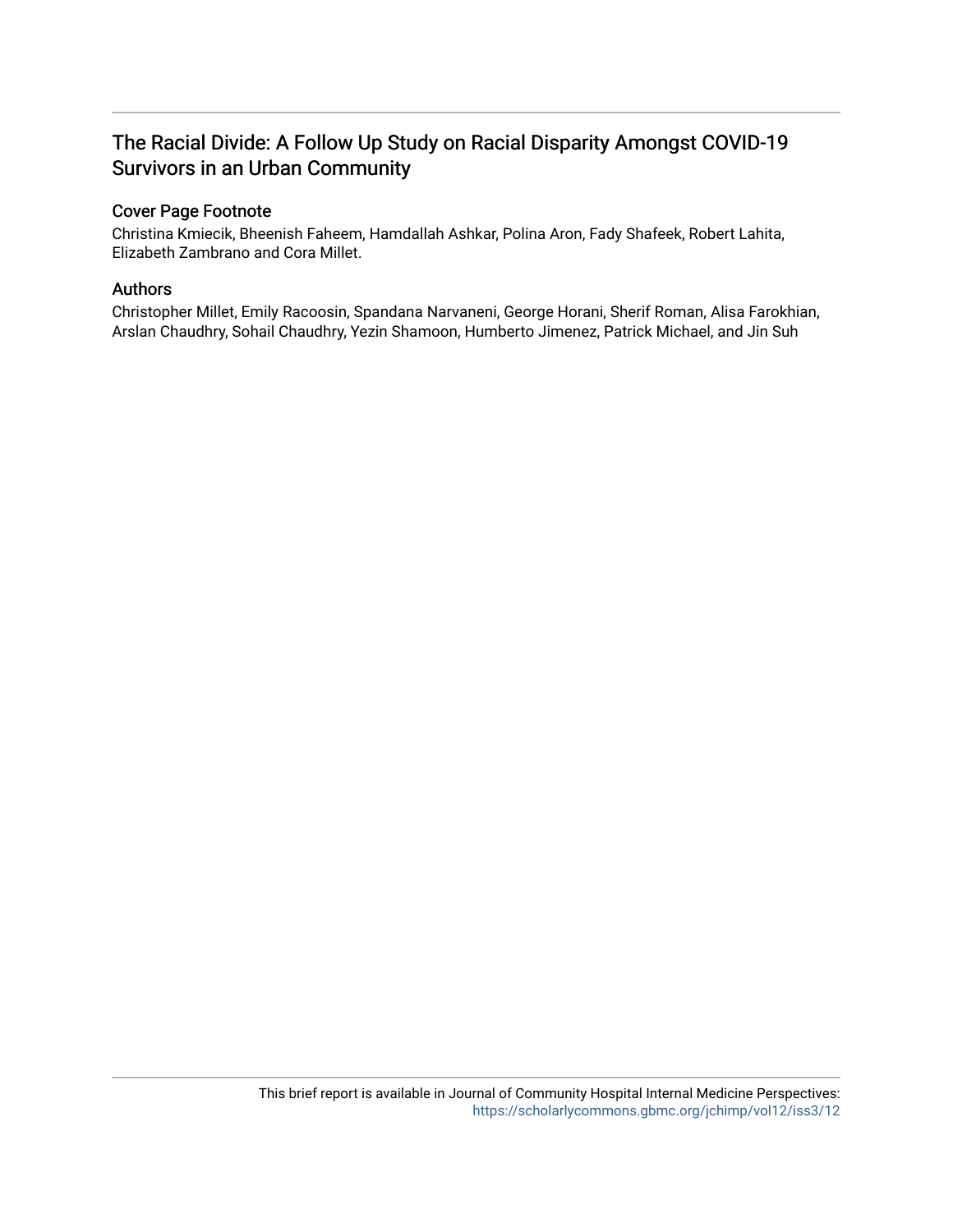# The Racial Divide: A Follow Up Study on Racial Disparity Amongst COVID-19 Survivors in an Urban Community

Christopher Millet\*, Emily Racoosin, Spandana Narvaneni, George Horani, Sherif Roman, Alisa Farokhian, Arslan Chaudhry, Yezin Shamoon, Sohail Chaudhry, Humberto Jimenez, Jin Suh, Patrick Michael

Internal Medicine Department, Saint Joseph's University Medical Center, Paterson, NJ, USA

#### Abstract

Background: Studies have shown that COVID-19 has had a disproportionate effect on minority groups in both the clinical and social settings in America. We conducted a follow up study on patients previously diagnosed with COVID-19 one year ago in an urban community in New Jersey. The purpose of the study was to evaluate the socioeconomic impact of COVID-19 as well as assess for receptiveness towards COVID-19 vaccination amongst various ethnic groups.

Methods: This was a prospective cohort study consisting of patients who had recovered from COVID-19 one year prior. The patients included in the study had a confirmed COVID-19 diagnosis in the months of March and April of 2020. This was a single institutional study conducted at St. Joseph's University Medical Center in Paterson, NJ from the months of March to April of 2021. Patients included in the study were either male or female aged 18 years or older. Patients who met criteria for inclusion were contacted by telephone to participate in a telephone survey. After informed consent was obtained, the patients completed a survey which obtained sociodemographic information pertaining to their diagnosis with COVID-19. Statistical analysis was performed using chi-square testing and multivariable logistic regression analysis.

Results: Of the 170 patients enrolled in the study, the most common ethnicity was Hispanic (79/170 [46.47%]), followed by African American (46/170 [27.05%]). The gender distribution was 83 male (83/170 [48.82%]) and 87 female (87/170 [51.18%]) with a mean age of 51.5. Caucasians were the most willing to receive a COVID-19 vaccine (28/30 [93.3%]), followed by Asians (13/14 [92.8%]), Hispanics (63/78 [80.7%]) and African Americans (29/46 [63.0%]). Hispanics had the highest rate of job loss (31/79 [39.24%]), followed by of African Americans (16/46 [34.7%]). Hispanics were found to be in the most financial distress (31/79 [39.2%]), followed by African Americans (17/46 [36.9%]). Chi square analysis revealed Hispanics and African Americans were more likely to lose their jobs after being diagnosed with COVID-19 (p: 0.04). Hispanics and African Americans were also more likely to refuse vaccination with any of the available COVID-19 vaccines (p: 0.02). Multivariable Logistic regression analysis was then performed comparing both Hispanics and African Americans to Caucasians. Hispanics were more likely to lose their jobs compared to Caucasians (odds ratio, 4.456; 95% CI, 1.387 to 14.312; p: 0.0121). African Americans were also more likely to lose their jobs when compared to Caucasians (odds ratio, 4.465; 95% CI, 1.266 to 15.747; p: 0.0200).

Discussion: Overall Hispanics reported the highest rates of financial distress after their diagnosis with COVID-19. Nearly 40% of the Hispanic lost their jobs following their diagnosis with COVID-19 which was the highest in our study group. African Americans were similarly affected with about 37% of all patients experiencing job loss and financial distress following diagnosis with COVID-19.Hispanics and african americans were the two ethnic groups who were least willing to receive COVID-19 vaccination. Only 63% of African Americans were willing to receive the vaccine, with 80.7% of Hispanics willing to become vaccinated. The most common reason for not receiving any of the COVID-19 vaccines

Received 12 June 2021; revised 14 December 2021; accepted 22 December 2021. Available online 2 May 2022.

<sup>\*</sup> Corresponding author at: Internal Medicine resident, Saint Joseph's University Medical Center, 703 Main Street, Paterson, NJ, 07503, USA. Fax: +1973 754 2044.

E-mail addresses: [cm523641@gmail.com](mailto:cm523641@gmail.com&/elink; (&givntag;Christopher&/givntag; Millet), &elink;emxrac@gmail.com&/elink; (&givntag;Emily&/givntag; Racoosin), &elink;narvanenispandana@gmail.com&/elink; (&givntag;Spandana&/givntag; Narvaneni), &elink;r_horanig@sjhmc.org&/elink; (&givntag;George&/givntag; Horani), &elink;roman.sherif@hotmail.com&/elink; (&givntag;Sherif&/givntag; Roman), &elink;r_farokhiana@sjhmc.org&/elink; (&givntag;Alisa&/givntag; Farokhian), &elink;arslan.chaudhry@outlook.com&/elink; (&givntag;Arslan&/givntag; Chaudhry), &elink;r_shamoony@sjhmc.org&/elink; (&givntag;Yezin&/givntag; Shamoon), &elink;s.chaudhry3@mua.edu&/elink; (&givntag;Sohail&/givntag; Chaudhry), &elink;jimenezhu@sjhmc.org&/elink; (&givntag;Humberto&/givntag; Jimenez), &elink;suhjs@sjhmc.org&/elink; (&givntag;Jin&/givntag; Suh), &elink;patrick1205@gmail.com&/elink; (&givntag;Patrick&/givntag; Michael)) (C. Millet), [emxrac@gmail.com](mailto:emxrac@gmail.com&/elink; (&givntag;Emily&/givntag; Racoosin), &elink;narvanenispandana@gmail.com&/elink; (&givntag;Spandana&/givntag; Narvaneni), &elink;r_horanig@sjhmc.org&/elink; (&givntag;George&/givntag; Horani), &elink;roman.sherif@hotmail.com&/elink; (&givntag;Sherif&/givntag; Roman), &elink;r_farokhiana@sjhmc.org&/elink; (&givntag;Alisa&/givntag; Farokhian), &elink;arslan.chaudhry@outlook.com&/elink; (&givntag;Arslan&/givntag; Chaudhry), &elink;r_shamoony@sjhmc.org&/elink; (&givntag;Yezin&/givntag; Shamoon), &elink;s.chaudhry3@mua.edu&/elink; (&givntag;Sohail&/givntag; Chaudhry), &elink;jimenezhu@sjhmc.org&/elink; (&givntag;Humberto&/givntag; Jimenez), &elink;suhjs@sjhmc.org&/elink; (&givntag;Jin&/givntag; Suh), &elink;patrick1205@gmail.com&/elink; (&givntag;Patrick&/givntag; Michael)) (E. Racoosin), [narvanenispandana@gmail.com](mailto:narvanenispandana@gmail.com&/elink; (&givntag;Spandana&/givntag; Narvaneni), &elink;r_horanig@sjhmc.org&/elink; (&givntag;George&/givntag; Horani), &elink;roman.sherif@hotmail.com&/elink; (&givntag;Sherif&/givntag; Roman), &elink;r_farokhiana@sjhmc.org&/elink; (&givntag;Alisa&/givntag; Farokhian), &elink;arslan.chaudhry@outlook.com&/elink; (&givntag;Arslan&/givntag; Chaudhry), &elink;r_shamoony@sjhmc.org&/elink; (&givntag;Yezin&/givntag; Shamoon), &elink;s.chaudhry3@mua.edu&/elink; (&givntag;Sohail&/givntag; Chaudhry), &elink;jimenezhu@sjhmc.org&/elink; (&givntag;Humberto&/givntag; Jimenez), &elink;suhjs@sjhmc.org&/elink; (&givntag;Jin&/givntag; Suh), &elink;patrick1205@gmail.com&/elink; (&givntag;Patrick&/givntag; Michael)) (S. Narvaneni), [r\\_horanig@sjhmc.org](mailto:r_horanig@sjhmc.org&/elink; (&givntag;George&/givntag; Horani), &elink;roman.sherif@hotmail.com&/elink; (&givntag;Sherif&/givntag; Roman), &elink;r_farokhiana@sjhmc.org&/elink; (&givntag;Alisa&/givntag; Farokhian), &elink;arslan.chaudhry@outlook.com&/elink; (&givntag;Arslan&/givntag; Chaudhry), &elink;r_shamoony@sjhmc.org&/elink; (&givntag;Yezin&/givntag; Shamoon), &elink;s.chaudhry3@mua.edu&/elink; (&givntag;Sohail&/givntag; Chaudhry), &elink;jimenezhu@sjhmc.org&/elink; (&givntag;Humberto&/givntag; Jimenez), &elink;suhjs@sjhmc.org&/elink; (&givntag;Jin&/givntag; Suh), &elink;patrick1205@gmail.com&/elink; (&givntag;Patrick&/givntag; Michael))<br>(G. Horani), [roman.sherif@hotmail.com](mailto:roman.sherif@hotmail.com&/elink; (&givntag;Sherif&/givntag; Roman), &elink;r_farokhiana@sjhmc.org&/elink; (&givntag;Alisa&/givntag; Farokhian), &elink;arslan.chaudhry@outlook.com&/elink; (&givntag;Arslan&/givntag; Chaudhry), &elink;r_shamoony@sjhmc.org&/elink; (&givntag;Yezin&/givntag; Shamoon), &elink;s.chaudhry3@mua.edu&/elink; (&givntag;Sohail&/givntag; Chaudhry), &elink;jimenezhu@sjhmc.org&/elink; (&givntag;Humberto&/givntag; Jimenez), &elink;suhjs@sjhmc.org&/elink; (&givntag;Jin&/givntag; Suh), &elink;patrick1205@gmail.com&/elink; (&givntag;Patrick&/givntag; Michael)) (S. Roman), [r\\_farokhiana@sjhmc.org](mailto:r_farokhiana@sjhmc.org&/elink; (&givntag;Alisa&/givntag; Farokhian), &elink;arslan.chaudhry@outlook.com&/elink; (&givntag;Arslan&/givntag; Chaudhry), &elink;r_shamoony@sjhmc.org&/elink; (&givntag;Yezin&/givntag; Shamoon), &elink;s.chaudhry3@mua.edu&/elink; (&givntag;Sohail&/givntag; Chaudhry), &elink;jimenezhu@sjhmc.org&/elink; (&givntag;Humberto&/givntag; Jimenez), &elink;suhjs@sjhmc.org&/elink; (&givntag;Jin&/givntag; Suh), &elink;patrick1205@gmail.com&/elink; (&givntag;Patrick&/givntag; Michael)) (A. [sjhmc.org](mailto:r_shamoony@sjhmc.org&/elink; (&givntag;Yezin&/givntag; Shamoon), &elink;s.chaudhry3@mua.edu&/elink; (&givntag;Sohail&/givntag; Chaudhry), &elink;jimenezhu@sjhmc.org&/elink; (&givntag;Humberto&/givntag; Jimenez), &elink;suhjs@sjhmc.org&/elink; (&givntag;Jin&/givntag; Suh), &elink;patrick1205@gmail.com&/elink; (&givntag;Patrick&/givntag; Michael)) (Y. Shamoon), [s.chaudhry3@mua.edu](mailto:s.chaudhry3@mua.edu&/elink; (&givntag;Sohail&/givntag; Chaudhry), &elink;jimenezhu@sjhmc.org&/elink; (&givntag;Humberto&/givntag; Jimenez), &elink;suhjs@sjhmc.org&/elink; (&givntag;Jin&/givntag; Suh), &elink;patrick1205@gmail.com&/elink; (&givntag;Patrick&/givntag; Michael)) (S. Chaudhry), [jimenezhu@sjhmc.org](mailto:jimenezhu@sjhmc.org&/elink; (&givntag;Humberto&/givntag; Jimenez), &elink;suhjs@sjhmc.org&/elink; (&givntag;Jin&/givntag; Suh), &elink;patrick1205@gmail.com&/elink; (&givntag;Patrick&/givntag; Michael)) (H. Jimenez), [suhjs@sjhmc.org](mailto:suhjs@sjhmc.org&/elink; (&givntag;Jin&/givntag; Suh), &elink;patrick1205@gmail.com&/elink; (&givntag;Patrick&/givntag; Michael)) (J. Suh), [patrick1205@gmail.com](mailto:patrick1205@gmail.com&/elink; (&givntag;Patrick&/givntag; Michael)) (P. Michael).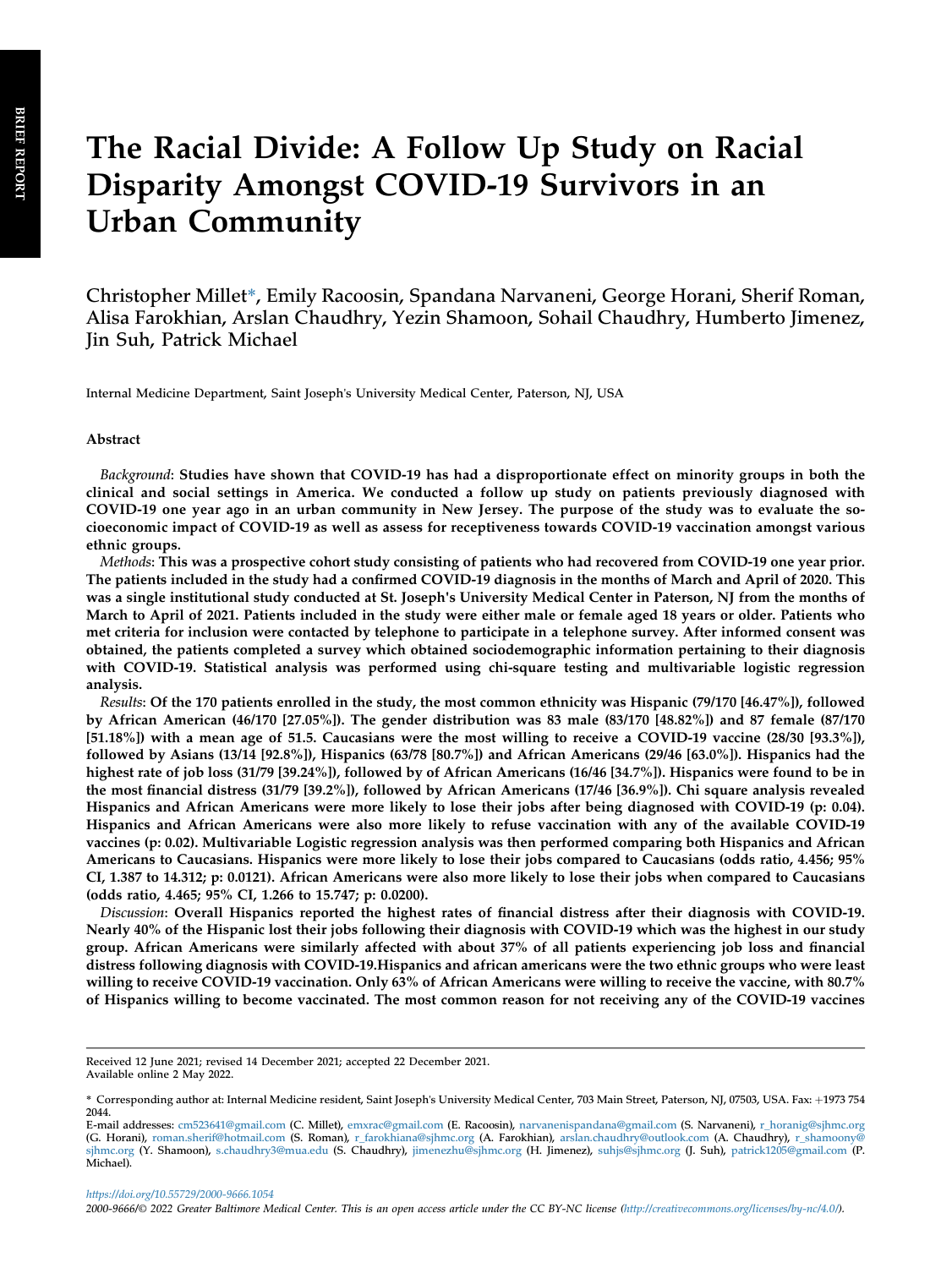was due to lack of trust in the vaccine. Both Hispanics and African Americans were more statistically likely to lose their jobs as well as refuse COVID-19 vaccination following diagnosis with COVID-19.

Keywords: COVID-19, Racial disparity in healthcare, Public health

## 1. Introduction

 $\blacksquare$  he COVID-19 pandemic began over a year ago, and the United States now appears to be shifting back to normalcy as rates of new positive COVID-19 cases decrease and more Americans receive COVID-19 vaccination. While the pandemic has had a devastating impact on the medical community, it exposed a major problem in America; racial disparity in healthcare. Disparity in health care amongst minority groups is not a new issue in the United States and has existed for centuries.<sup>[9](#page-6-0)</sup> This disparity in healthcare led to worse outcomes amongst Hispanics, African Americans and Native Americans who were diagnosed with COVID-19.<sup>[10](#page-6-1)</sup> Certain ethnic groups includings African Americans and Hispanics have shown hesitancy towards being vaccinated for COVID-19, which is in part due to a deep rooted mistrust in the healthcare system. $4,6$  $4,6$  $4,6$ 

Saint Joseph's University Hospital is located in Paterson, New Jersey, one of the largest and most densely populated cities in the entirety of New Jersey. Behind New York City, San Francisco and Jersey City, Paterson had the fourth-highest density of any U.S. city, with a population density of 17,317 residents per square mile of land in  $2013<sup>2</sup>$  $2013<sup>2</sup>$  Being 20 min from NYC and within close proximity to one of the busiest international airports in the world, Paterson is a major hub of diversity with estimates of 52 distinct ethnic groups in  $2014<sup>7</sup>$  $2014<sup>7</sup>$  $2014<sup>7</sup>$  The community in Paterson is one of the communities with the lowest socioeconomic status in the state, with 26.6% of the inhabitants living below the poverty line, which is higher than the nationwide average of  $13.1\%$  $13.1\%$ <sup>1</sup> Our hospital was the 3rd most affected hospital in the state of New Jersey, with over 1800 patients admitted to the hospital in March and April. More than 1100 Passaic County inhabitants died and about 18,500 tested positive for COVID-19 in the first six months of the pandemic. We evaluated patients diagnosed with COVID-19 one year ago at Saint Joseph's University Hospital in Paterson, New Jersey to investigate the socioeconomic impact of COVID-19, as well as COVID-19 vaccine receptiveness amongst various ethnic groups.

### 2. Methods

#### 2.1. Study design

This was a prospective cohort study consisting of patients who had recovered from COVID-19 one year prior. The patients included in the study had a confirmed COVID-19 diagnosis in the months of March and April of 2020. The study received Institutional Review Board (IRB) approval, # 21-007, by the IRB of St. Joseph's University Medical Center in Paterson, New Jersey.

#### 2.2. Study population

This was a single institutional study conducted at St. Joseph's University Medical Center in Paterson, NJ from the months of March to April of 2021. The patients who were enrolled in the study had received a positive COVID-19 test in the months of March and April of 2020 within the Saint Joseph's Health network. Patients either male or female aged 18 years or older with a confirmed positive COVID-19 test by PCR were eligible to participate in the study. Patients who did not speak English, who had cognitive impairment, or were pregnant were excluded from the study.

#### 2.3. Study procedures

The planned sample size for follow-up data collection was approximately 500 participants. The medical records department from St. Joseph's Health provided a list containing all patients who had a diagnosis of COVID-19 between March and April of 2020. During the months of March and April of 2021, patients who met criteria for inclusion to the study were contacted by telephone to participate in a telephone survey. The patients were contacted using the home phone numbers listed in their electronic medical records. After informed consent was obtained, the patients completed a survey which obtained sociodemographic information pertaining to their diagnosis with COVID-19. Statistical analysis was performed using chi-square testing and multivariable logistic regression analysis.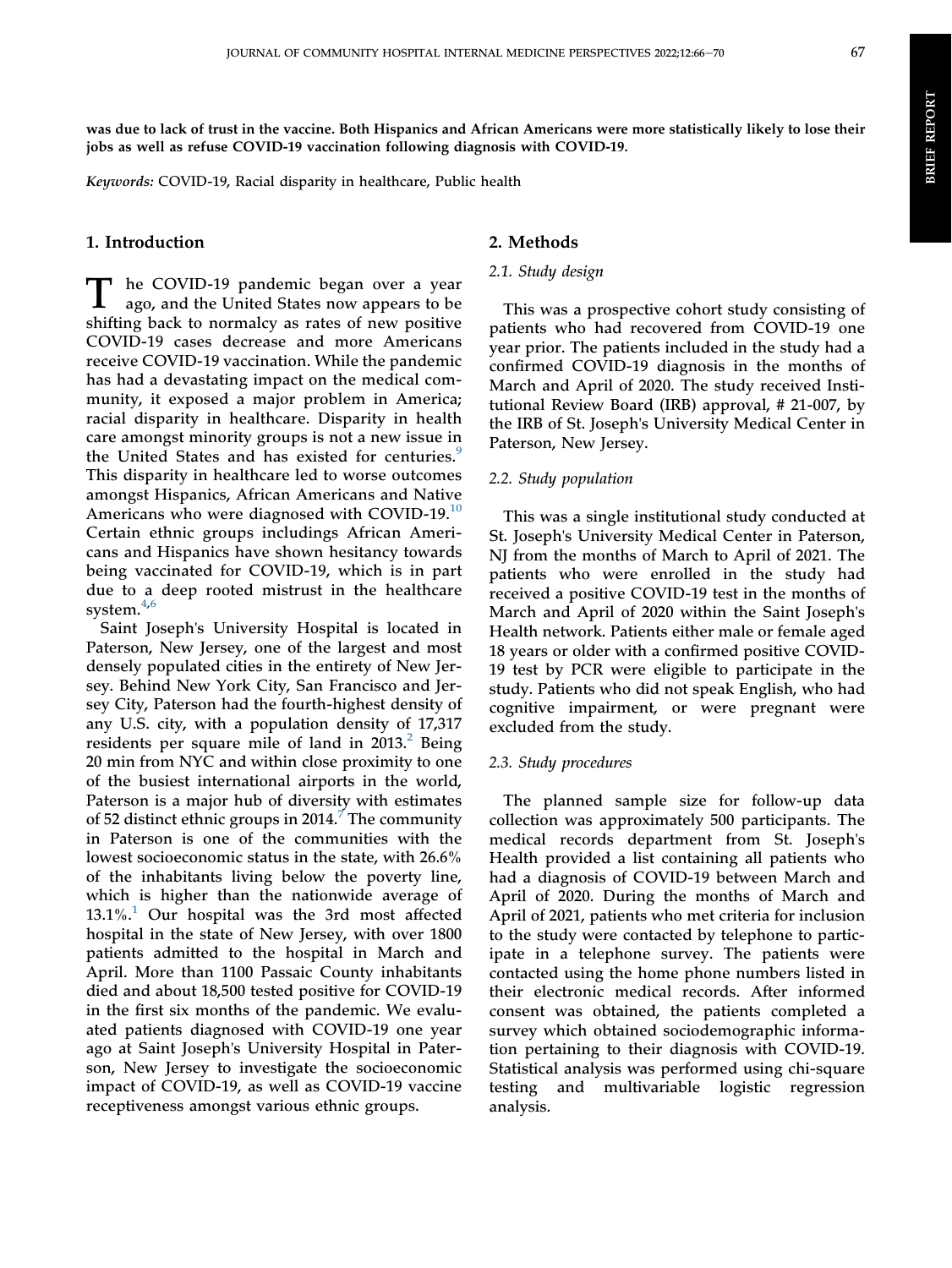#### 3. Results

500 patients were contacted via telephone, with 170 patients agreeing to take part in the survey. Out of the 170 participants, 89 were hospitalized with moderate to severe COVID-19 (89/170 [52.4%]) and 81 were treated in the outpatient setting (81/170 [47.6%]). The gender distribution was 83 male (83/ 170 [48.82%]) and 87 female (87/170 [51.18%]) with a mean age of 51.5 years old with a standard deviation of 15.03 years. The most common ethnicity was Hispanic (79/170 [46.47%]), followed by African American (46/170 [27.05%]), Caucasians (31/170 [18.23%]) and Asians (14/170 [8.23%]). When asked about the willingness to receive any of the available COVID-19 vaccines, overall 78.2% of patients (133/ 170) were willing to receive the vaccine. The most willing to be vaccinated were Caucasians (28/30 [93.3%]), followed by Asians (13/14 [92.8%]), Hispanics (63/78 [80.7%]) and African Americans (29/46 [63.0%]) [\(Fig. 1](#page-6-7)). One Hispanic patient and one Caucasion patient did not answer the question. Amongst all ethnicities, the most common reason for not receiving any of the COVID-19 vaccines was due to lack of trust in the vaccine [\(Fig. 2\)](#page-6-7). Overall 31.7% of all patients (54/170), lost their jobs following diagnosis with COVID-19. Hispanics had the highest rate of job loss (31/79 [39.24%]), followed by of African Americans (16/46 [34.7%]), Asians (3/ 14 [21.4%]), and Caucasians (4/31 [12.9%]) ([Fig. 3](#page-6-7)). Two African American patients did not respond to the question. When asked if patients were currently experiencing financial distress directly due to their prior diagnosis with COVID-19, 32.3% of all patients responded yes. Hispanics were found to be in the most financial distress (31/79 [39.2%]), followed by African Americans (17/46 [36.9%]), Asians (3/14 [21.4%]) and Caucasians  $(4/31$  [12.9%]) ([Fig. 4\)](#page-6-7).

Chi square analysis was performed which showed that Hispanics and African Americans were more likely to lose their jobs after being diagnosed with COVID-19 (p: 0.04). Hispanics and African Americans were also more likely to refuse vaccination with any of the available COVID-19 vaccines (p: 0.02). Multivariable Logistic regression analysis was then performed comparing both Hispanics and African Americans to Caucasians. Hispanics were more likely to lose their jobs compared to Caucasians (odds ratio, 4.456; 95% CI, 1.387 to 14.312; p: 0.0121). African Americans were also more likely to lose their jobs when compared to Caucasians (odds ratio, 4.465; 95% CI, 1.266 to 15.747; p: 0.0200). When comparing Asians to Caucasians there was no statistically significant difference (odds ratio, 2.013; 95% CI, 0.370 to 10.950; p: 0.4182).

#### 4. Discussion

In our study, the two ethnic groups that seemed to be at a disadvantage compared to the counterparts were Hispanics and African Americans. Overall Hispanics reported the highest rates of financial distress after their diagnosis with COVID-19. Nearly 40% of the Hispanic lost their jobs following their diagnosis with COVID-19 which was the highest in our study group. African Americans were similarly affected with about 37% of all patients experiencing job loss and financial distress following diagnosis with COVID-19. When compared to Caucasions, Hispanics and African Americans were statistically more likely to lose their jobs following infection with COVID-19. Only 63% of African Americans and 80.7% of Hispanics were willing to become vaccinated for COVID-19. The most common reason for not receiving any of the COVID-19 vaccines was due to lack of trust in the vaccine. Both Hispanics and African Americans were also statistically more likely to refuse COVID-19 vaccination.

Despite significant advances in medical care over the years, ethnic disparity in health care remains a major problem. $9,10$  $9,10$  While disparity in health care still exists due to various reasons, two major factors include education and income. A study by Hahn et al. suggested that education and income are interlinked in their influence on healthcare decisions.[5](#page-6-8) The 2015 report by the US Census Bureau, showed that Hispanics and African American were less likely to hold bachelor degrees compared to their Asian and Caucasian counterparts.<sup>[8](#page-6-9)</sup> Educational level is thought to be one of the determining factors towards overall health and making health care related decisions as well as their overall health amongst low income individuals. $5,11$  $5,11$  Recent public records showed African American and Hispanic households' incomes were much lower than white and Asian households. $3$  In regards to vaccine hesitancy, institutional racism as well major public health controversies such as the Tuskegee trial have led to mistrust in the healthcare system amongst several minority groups including African Americans.<sup>[4](#page-6-2)</sup> Ongoing efforts to minimize the racial inequity among healthcare groups and fix under-representation of minorities in health care administration must be prioritized to ensure that all ethnic groups feel comfortable in placing their trust in healthcare.

Study limitations included a single center study, a small sample size, potential bias in regards to defining financial distress during the follow up phone call. The small sample size was due to the inability to reach many patients via phone call and patient unwillingness to participate in the study.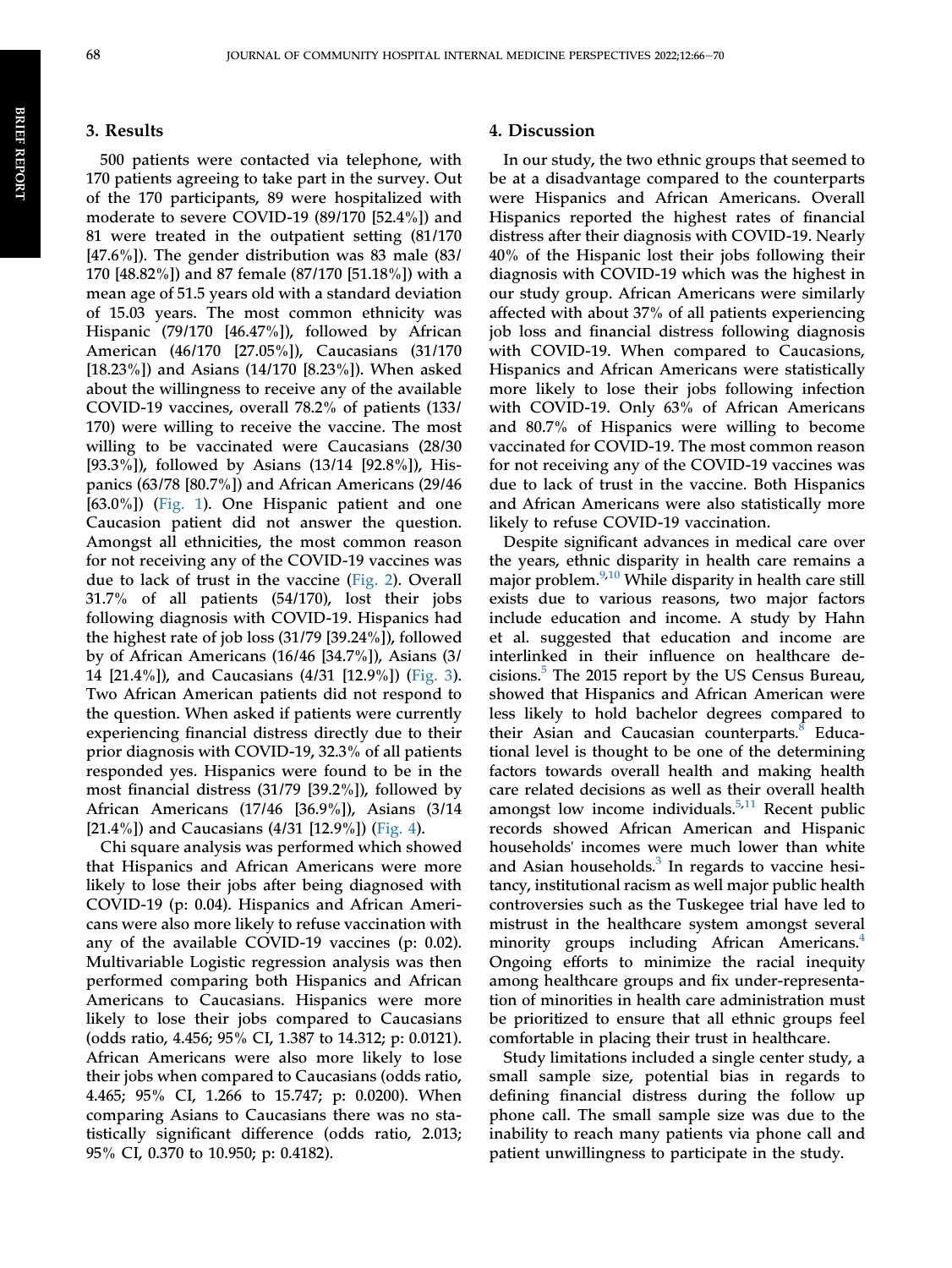#### Author contributions

Concept and design: Christopher Millet, Emily Racoosin.

Acquisition, analysis, or interpretation of data: Christopher Millet, Spandana Narvaneni, Yezin Shamoon, Arslan Chaudhry, Sherif Roman, Sohail Chaudhry, George Horani, Alisa Farokhian.

Drafting of the manuscript: Christopher Millet, Emily Racoosin, Spandana Narvaneni, Yezin Shamoon, George Horani, Sherif Roman, Arslan Chaudhry.

Statistical analysis: Humberto Jimenez. Supervision: Jin Suh, Patrick Michael.

#### Ethical standards

All authors gave their informed consent before their inclusion in the study.

#### Funding

None.

#### Conflict of interest

None of the authors have any conflicts of interest to declare.

#### Acknowledgments

Polina Aron, Bheenish Faheem, Christina Kmiecik, Fady Shafeek, Hamdallah Ashkar, Emily Racoosin, Monisha Singhal, Robert Lahita, Michael Agnelli, Elizabeth Zambrano.

#### Appendix

| Ethnicity        | Willingness to get COVID Vaccine |             |                |                |                |
|------------------|----------------------------------|-------------|----------------|----------------|----------------|
|                  | Total                            | Yes $(\% )$ | No (%)         | Undecided (%)  | No Response    |
| African American | 46                               | 29          | 11             | 6              | $\bf 0$        |
| Caucasian/White  | 31                               | 28          | $\overline{2}$ | 0              | 1              |
| Hispanic         | 79                               | 63          | 13             | $\overline{c}$ | 1              |
| Asian            | 14                               | 13          | 1              | 0              | $\overline{0}$ |
| Total            | 170                              | 133         | 27             | $\bf 8$        | $\overline{2}$ |

Fig. 1. Willingness amongst COVID-19 survivors to get vaccinated based on ethnicity.

| Ethnicity        | Reason for not wanting vaccine |                                    |                         |  |
|------------------|--------------------------------|------------------------------------|-------------------------|--|
|                  | Does not trust<br>vaccine      | No reason<br>to/believes<br>immune | No access to<br>vaccine |  |
| African American | 9                              | 3                                  | 1                       |  |
| Caucasian/White  | $\overline{c}$                 |                                    | $\overline{0}$          |  |
| Hispanic         | 8                              | 5                                  |                         |  |
| Asian            |                                | $\Omega$                           | $\mathbf 0$             |  |

Fig. 2. Reasons for refusing COVID-19 amongst COVID-19 survivors based on Ethnicity.

| Ethnicity        | Did you lose your job due to your COVID illness? |                |     |                |
|------------------|--------------------------------------------------|----------------|-----|----------------|
|                  | Total                                            | Yes            | No  | No<br>Response |
| African American | 46                                               | 16             | 28  | $\overline{a}$ |
| Caucasian/White  | 31                                               | $\overline{4}$ | 27  | $\mathbf 0$    |
| Hispanic         | 79                                               | 31             | 48  | $\mathbf 0$    |
| Asian            | 14                                               | 3              | 11  | $\mathbf 0$    |
| Total            | 170                                              | 54             | 114 | $\overline{2}$ |

Fig. 3. Patients who lost their jobs following diagnosis with COVID-19 based on ethnicity.